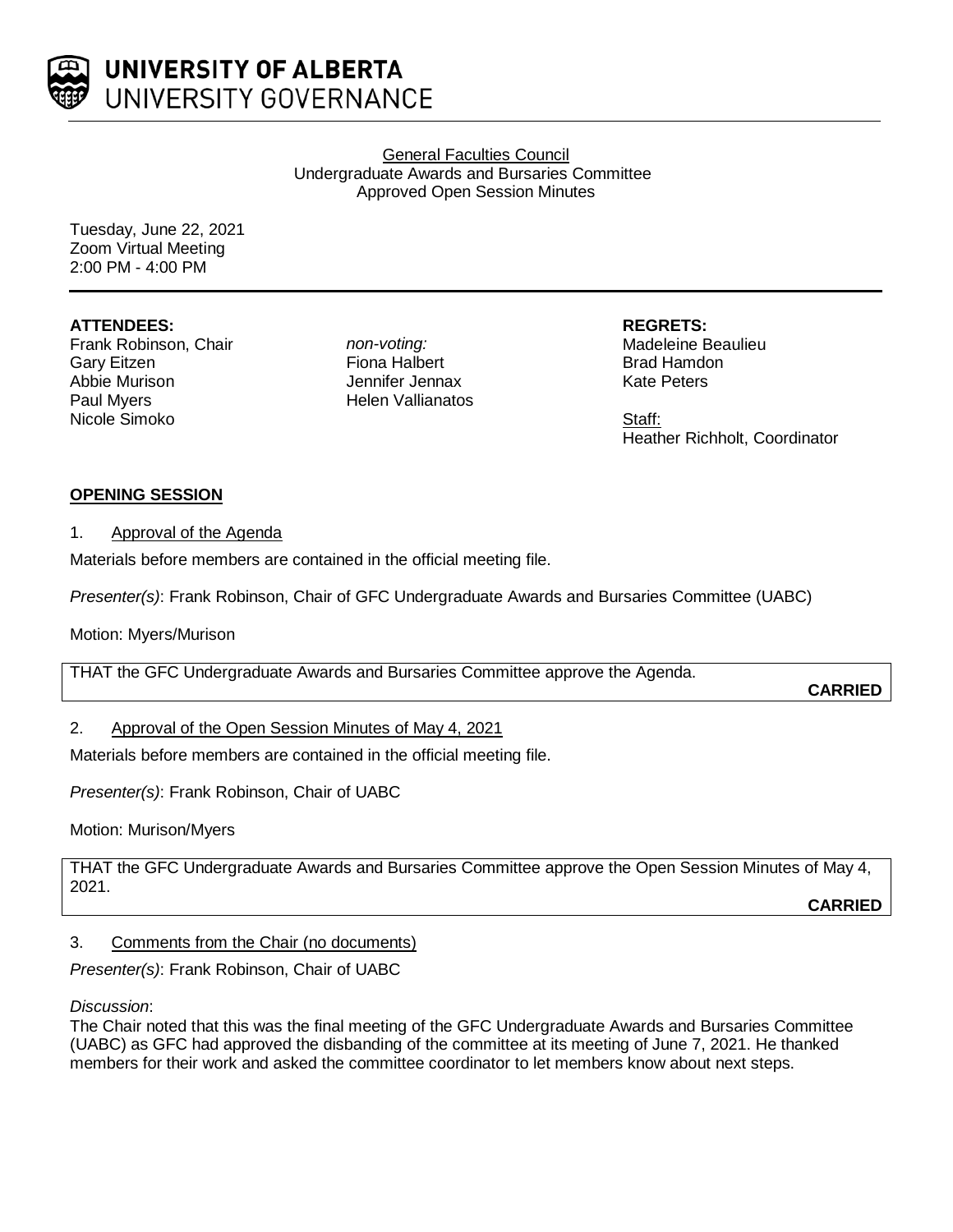Ms Richholt echoed the Chair's thanks to all and encouraged members to put their names forward to serve in another capacity. She noted that the final minutes would be sent out for e-vote approval before the committee was disbanded on July 1, 2021.

## **ACTION ITEMS**

### 4. New Annually Funded Financial Supports for Approval

Materials before members are contained in the official meeting file.

*Presenter(s)*: Fiona Halbert, Assistant Registrar, Student Financial Support; Allen Wolfe, Specialist, Student Financial Support, Office of the Registrar; Shari Klassen, Specialist, Student Financial Support, Office of the Registrar

#### *Discussion*:

Members asked questions and expressed comments including but not limited to:

- how students demonstrated financial need through the application process;
- the administrative process for allocating open funding to Faculties according to student enrollment numbers;
- precedent setting language regarding equity, diversity, and inclusion (EDI) in award terms;
- levels of donor identification; and
- how the Office of the Registrar would assess Faculty or Department-specific "demonstrated innovation" or "demonstrated intent".

Members also discussed the term "honey pot" and its use in an award title. Members were concerned about the slang use of the term and asked that the donor revisit the name. The award was removed from the package.

#### Motion: Myers/Murison

THAT the GFC Undergraduate Awards and Bursaries Committee approve, with delegated authority from General Faculties Council, the following new annually funded Undergraduate Awards and Bursaries, as submitted by Student Financial Support and as set forth in Attachment 1, as amended, to be effective immediately:

- Ray Protti Scholarship in Economics
- Dr. Xizhong Li and Xiaoming Da Award
- Computing Science Parental Award
- Ryan Henderson Memorial Entrance Award
- RioCan Diversity, Equity & Inclusion Award
- MacDonald Family Entrance Award in Engineering
- Maerin Investment Award in Arts
- Alberta Seed Growers Association Scholarship
- Williams Engineering Award in Engineering
- Bruce Beingessner Award in Business
- Margaret Wilson Memorial Award in Dental Hygiene
- Doug and Irene MacFarlane Scholarship in Pharmacy
- Robert and Gloria Herzog Scholarship in Honors Accounting
- International Student Athletics Award

**CARRIED**

#### 5. New Endowed Financial Supports for Approval

Materials before members are contained in the official meeting file.

*Presenter(s)*: Fiona Halbert, Assistant Registrar, Student Financial Support; Allen Wolfe, Specialist, Student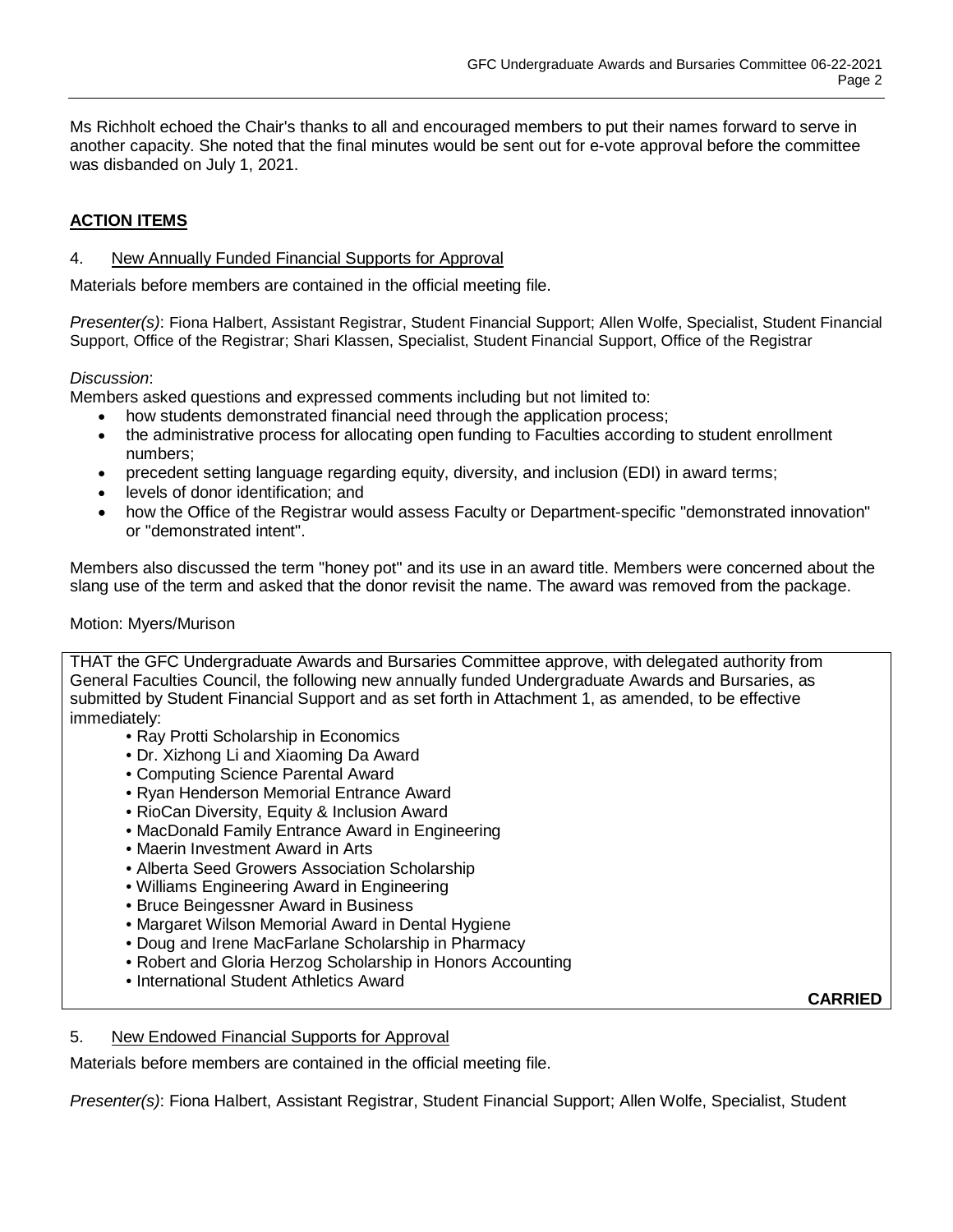Financial Support, Office of the Registrar; Shari Klassen, Specialist, Student Financial Support, Office of the **Registrar** 

*Discussion*:

Members discussed the award terms "first generation" and "Canadian", donor intent, and inclusivity.

Ms Klassen noted that "Canadian" encompassed Canadian citizens, permanent residents, and refugees.

THAT the GFC Undergraduate Awards and Bursaries Committee approve, with delegated authority from General Faculties Council, the following new endowed Undergraduate Awards and Bursaries, as submitted by Student Financial Support and as set forth in Attachment 1, as amended, to be effective immediately:

- Catherine J Lesniak Memorial Bursary for Nursing Students
- Gauthier and Tran Bursary in Medicine
- Joe and Barb Stolee Family Award
- Jason Wong and Yim Ning Yeung Entrance Award in Business
- Marilyn June Ens Memorial Award in Nursing
- Van Tran Memorial Award
- Barry Sjolie QC Award in Administrative Law
- Postgraduate Education Award for Resident Leadership and Advocacy

**CARRIED**

## 6. Amended Financial Supports for Approval

Materials before members are contained in the official meeting file.

*Presenter(s)*: Fiona Halbert, Assistant Registrar, Student Financial Support; Allen Wolfe, Specialist, Student Financial Support, Office of the Registrar; Shari Klassen, Specialist, Student Financial Support, Office of the **Registrar** 

## *Discussion*:

Members discussed:

- the Faculties in the College of Health Sciences;
- the waning frequency of travel competitions;
- broadening terms to ensure that funds could be awarded on a regular basis;
- the rapid process improvement (RPI) changes to ensure alignment with donor intent; and
- the satisfactory grade point average (GPA) of 2.0.

THAT the GFC Undergraduate Awards and Bursaries Committee approve, with delegated authority from General Faculties Council, the following amended Undergraduate Awards and Bursaries, as submitted by Student Financial Support and as set forth in Attachment 1, to be effective immediately:

- Madsen and Randall Bursary in Biochemistry
- McIvor Kent Bursary in Professional Health Services
- TG Abraham Memorial Bursary in Engineering
- Kerry Dyte QC Access Bursary
- McCarthy Tétrault Student Bursary
- Law Class of 1979 Memorial Bursary
- Edward Shoctor Bursary in Law
- Harry A Friedman Memorial Scholarship
- Gwendolen M, Muriel A and Bennett W Clarke Scholarship in English Literature
- Schlumberger Design Competition Award
- Ledcor Undergraduate Scholarships in Construction Engineering and Management
- Richard Eaton Singers Scholarship in Voice
- FT Jenner Memorial Prize in Canadian Studies